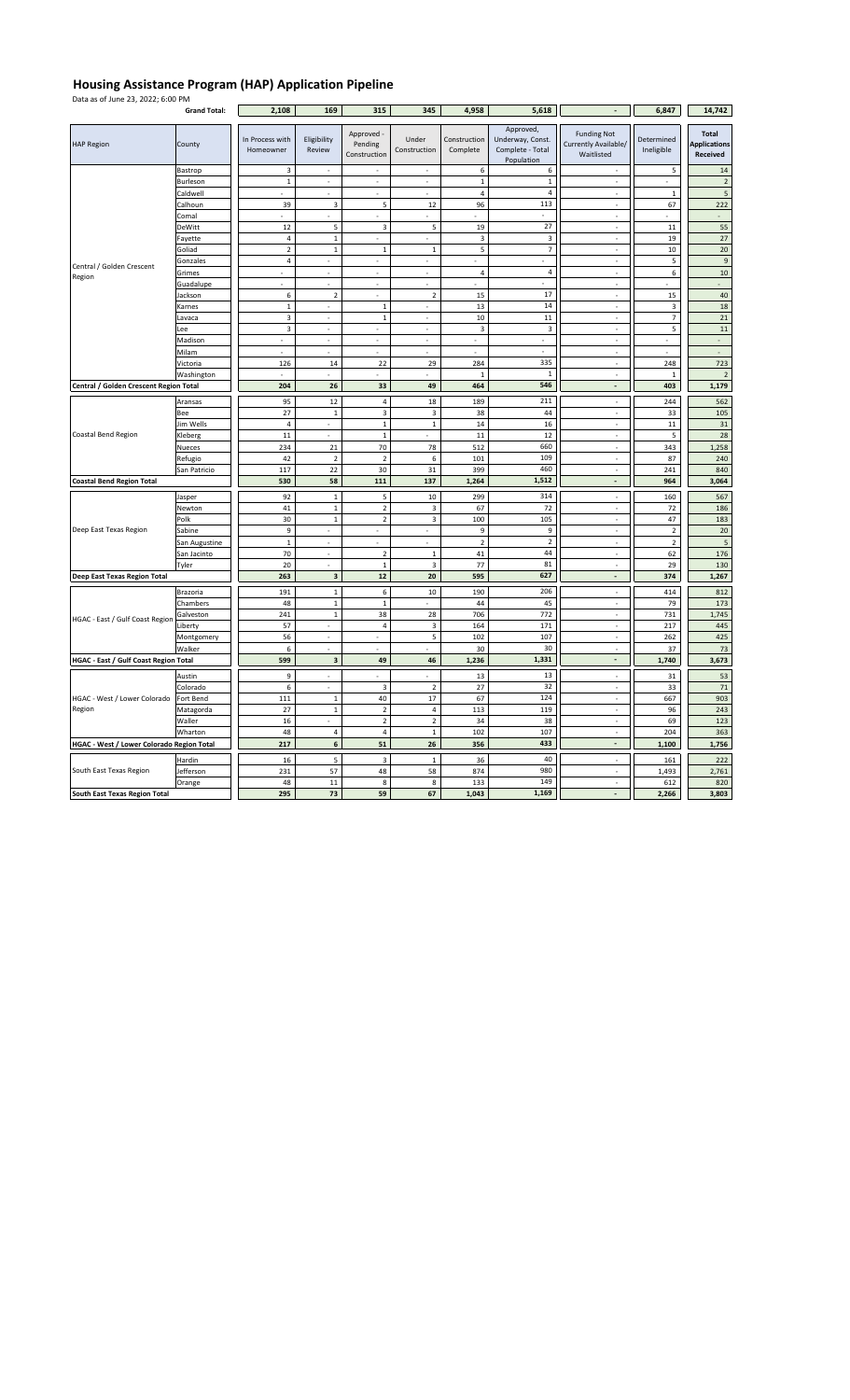# **Housing Assistance Program (HAP) Application Additional information**

**City of Houston Milestone Dates & Timeline Harris County Milestone Dates & Timeline**

Data as of June 24, 2022; 8:33 AM

| <b>Date</b> | <b>COH Milestone</b>                                        | <b>Date</b> | <b>HC Milestone</b>                                          |  |  |
|-------------|-------------------------------------------------------------|-------------|--------------------------------------------------------------|--|--|
|             | GLO announces it will be assisting with home repairs and    |             | GLO announces direct administration                          |  |  |
|             | 3/6/2020 reconstruction in Houston and Harris County.       | 4/26/2020   |                                                              |  |  |
|             | GLO initiated outreach to negotiated 3K survey leads,       |             | GLO initiated outreach to 2.4K leads provided by the County; |  |  |
|             | 3/17/2020 provided by the City                              |             | 4/27/2020 no documents provided                              |  |  |
|             | GLO begins open outreach to Houston residents               |             | The County provided additional list of 4K transferred        |  |  |
| 5/11/2020   |                                                             |             | 6/3/2020 applicants to GLO                                   |  |  |
|             | 5/29/2020 GLO completes first home in Houston               |             | 6/11/2020 GLO received 22,934 documents from the County      |  |  |
|             | City of Houston sues GLO and then obtains temporary         |             | GLO received an additional 1,914 documents from the County   |  |  |
|             | restraining order preventing GLO from processing additional |             |                                                              |  |  |
|             | 7/21/2020 applications.                                     | 6/23/2020   |                                                              |  |  |
|             | 10/6/2020 Action Plan Amendment 7 approved                  |             | 7/6/2020 GLO begins open outreach to Harris County residents |  |  |
|             | 11/10/2020 COH transfers 101 applicants to GLO              |             | 7/1/2020 Round 1 outreach start                              |  |  |
|             | COH begins sending 20 cases daily to GLO                    |             | The County provided additional list of 212 transferred       |  |  |
| 12/7/2020   |                                                             |             | 8/24/2020 applicants to GLO                                  |  |  |
|             | COH transfers applicant data, GLO creates 7,176 cases with  |             | The County provided additional list of 40 transferred        |  |  |
|             | data provided by COH - 36% contained zero documents, 13%    |             | applicants to GLO                                            |  |  |
|             | of files contained only one document (average file contains |             |                                                              |  |  |
|             | approximately 80 documents for a complete file).            |             |                                                              |  |  |
| 1/26/2021   |                                                             | 9/15/2020   |                                                              |  |  |
|             | APA8 Approved, new contract between GLO and COH             |             | Action Plan Amendment 7 approved                             |  |  |
|             | 6/22/2021 becomes effective.                                | 10/6/2020   |                                                              |  |  |
|             | GLO announces the closing of the intake application period, |             | Round 2 outreach start                                       |  |  |
|             | 10/19/2021 5:00PM 11/19/2021.                               | 2/1/2021    |                                                              |  |  |
|             | GLO announces the extension of the intake deadline 5:00PM   |             | Round 3 outreach start                                       |  |  |
|             | 11/15/2021 12/31/2021.                                      | 9/1/2021    |                                                              |  |  |
|             |                                                             |             | GLO announces the closing of the intake application period,  |  |  |
|             | 12/31/2021 Intake application period closed.                |             | 10/19/2021 5:00PM 11/19/2021.                                |  |  |
|             |                                                             |             | GLO announces the extension of the intake deadline 5:00PM    |  |  |
|             |                                                             |             | 11/15/2021 12/31/2021.                                       |  |  |
|             |                                                             |             | 12/31/2021 Intake application period closed.                 |  |  |